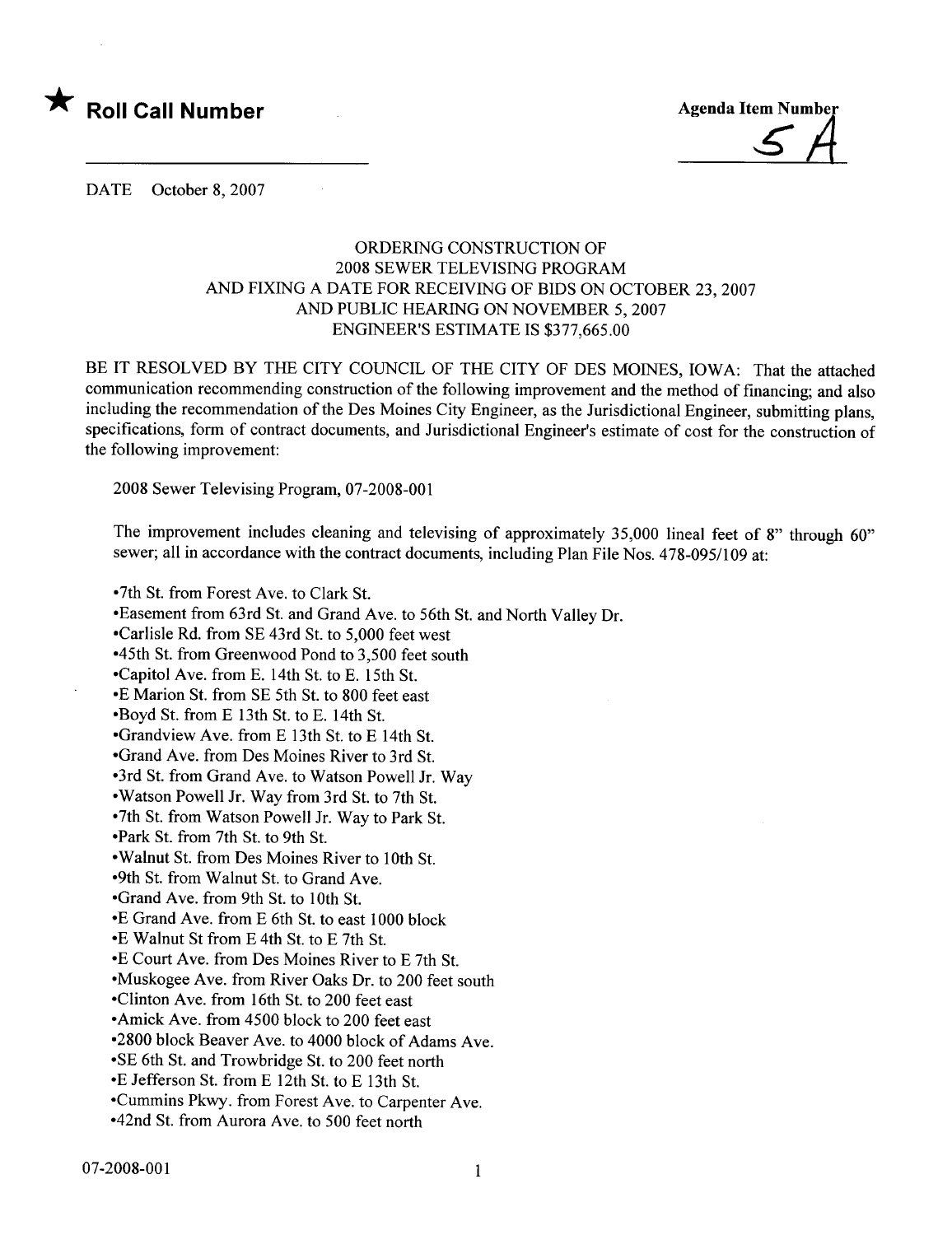



DATE October 8, 2007

be and the same are hereby approved and accepted. The estimated construction cost for said improvement is \$377,665.00. The proposed plans, specifications, and form of contract documents are available for public inspection in the City Engineer's Office.

BE IT FURTHER RESOLVED: That this Council hereby determines that it is necessary and advisable to construct said improvement in the manner set forth in the plans, specifications, and form of contract documents submitted by the Jurisdictional Engineer; and that payment for the cost of said improvement shall be paid from from the funding source identified below.

BE IT FURTHER RESOLVED: That a public hearing on said plans, specifications, form of contract documents, and Jurisdictional Engineer's estimate of construction cost for said improvement be held in the City Council Chambers, 2nd Floor, City Hall, 400 Robert D. Ray Drive, Des Moines, Iowa, at 5:00 p.m. on November 5, 2007, at which time this Council will consider any objections offered thereto or to the making of said improvement.

BE IT FURTHER RESOLVED: That proposals will be received by the City of Des Moines, at the office of the City Clerk until 11 :00 a.m. on October 23, 2007, for the construction of said improvement, and the taking of bids in the manner required by law. Proposals received will be opened at a public meeting presided over by the Jurisdictional Engineer in the City Council Chambers, 2nd Floor, City Hall, 400 Robert D. Ray Drive, Des Moines, Iowa, at 11:00 a.m. on October 23, 2007, after which the bids together with a bid tabulation and recommendation of the Jurisdictional Engineer will be presented to the City Council at its next meeting for action thereon.

BE IT FURTHER RESOLVED: That an appropriate Notice to Bidders and Notice of Public Hearing for said improvement be published in the Des Moines Register as provided and directed by Chapter 26 and/or 314, Code of Iowa. d N<br>ted<br>2

(City Council Communication Number  $07 - 605$  attached.)

Moved by to adopt.

Wuttery Kelyw

Kathleen Vanderpool Deputy City Attorney

FORM APPROVED:<br>Duttin Kelow

Allen McKinley Des Moines Finance Director

Funding Source: 2007-2008 CIP, Page Sanitary-II, Lining Sanitary Trunk and Lateral Sewers, SAE049, Various Funding, Being:

\$337,200 in Sanitary Sewer Funds from SAE049 and \$40,465 in Storm Water Utility Funds from City-wide Storm Water Utility Projects, Page Storm-5, STE057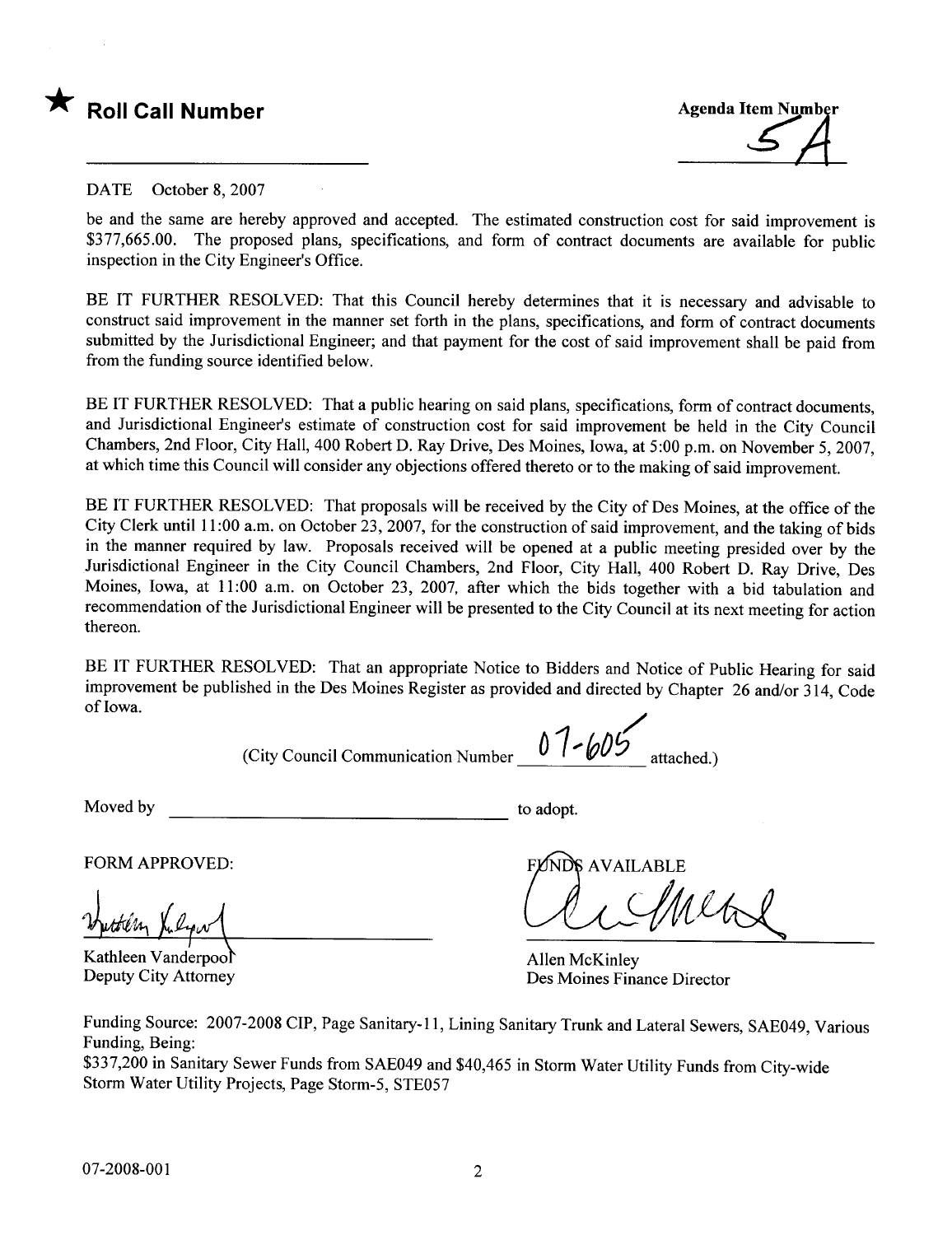Date <u>\_\_\_\_\_October 8, 2007</u>



 $\bar{r}$ 



| <b>COUNCIL ACTION</b> | <b>YEAS</b> | <b>NAYS</b> | <b>PASS</b> | <b>ABSENT</b>   | <b>CERTIFICATE</b>                                                                                 |  |  |  |  |  |
|-----------------------|-------------|-------------|-------------|-----------------|----------------------------------------------------------------------------------------------------|--|--|--|--|--|
| <b>COWNIE</b>         |             |             |             |                 |                                                                                                    |  |  |  |  |  |
| <b>COLEMAN</b>        |             |             |             |                 | I, DIANE RAUH, City Clerk of said City hereby                                                      |  |  |  |  |  |
| <b>HENSLEY</b>        |             |             |             |                 | certify that at a meeting of the City Council of                                                   |  |  |  |  |  |
| <b>KIERNAN</b>        |             |             |             |                 | said City of Des Moines, held on the above date,<br>among other proceedings the above was adopted. |  |  |  |  |  |
| <b>MAHAFFEY</b>       |             |             |             |                 |                                                                                                    |  |  |  |  |  |
| <b>MEYER</b>          |             |             |             |                 | IN WITNESS WHEREOF, I have hereunto set my                                                         |  |  |  |  |  |
| <b>VLASSIS</b>        |             |             |             |                 | hand and affixed my seal the day and year first<br>above written.                                  |  |  |  |  |  |
| <b>TOTAL</b>          |             |             |             |                 |                                                                                                    |  |  |  |  |  |
| <b>MOTION CARRIED</b> |             |             |             | <b>APPROVED</b> |                                                                                                    |  |  |  |  |  |
|                       |             |             |             |                 |                                                                                                    |  |  |  |  |  |
|                       |             |             |             |                 |                                                                                                    |  |  |  |  |  |
|                       |             |             |             | Mayor           | <b>City Clerk</b>                                                                                  |  |  |  |  |  |